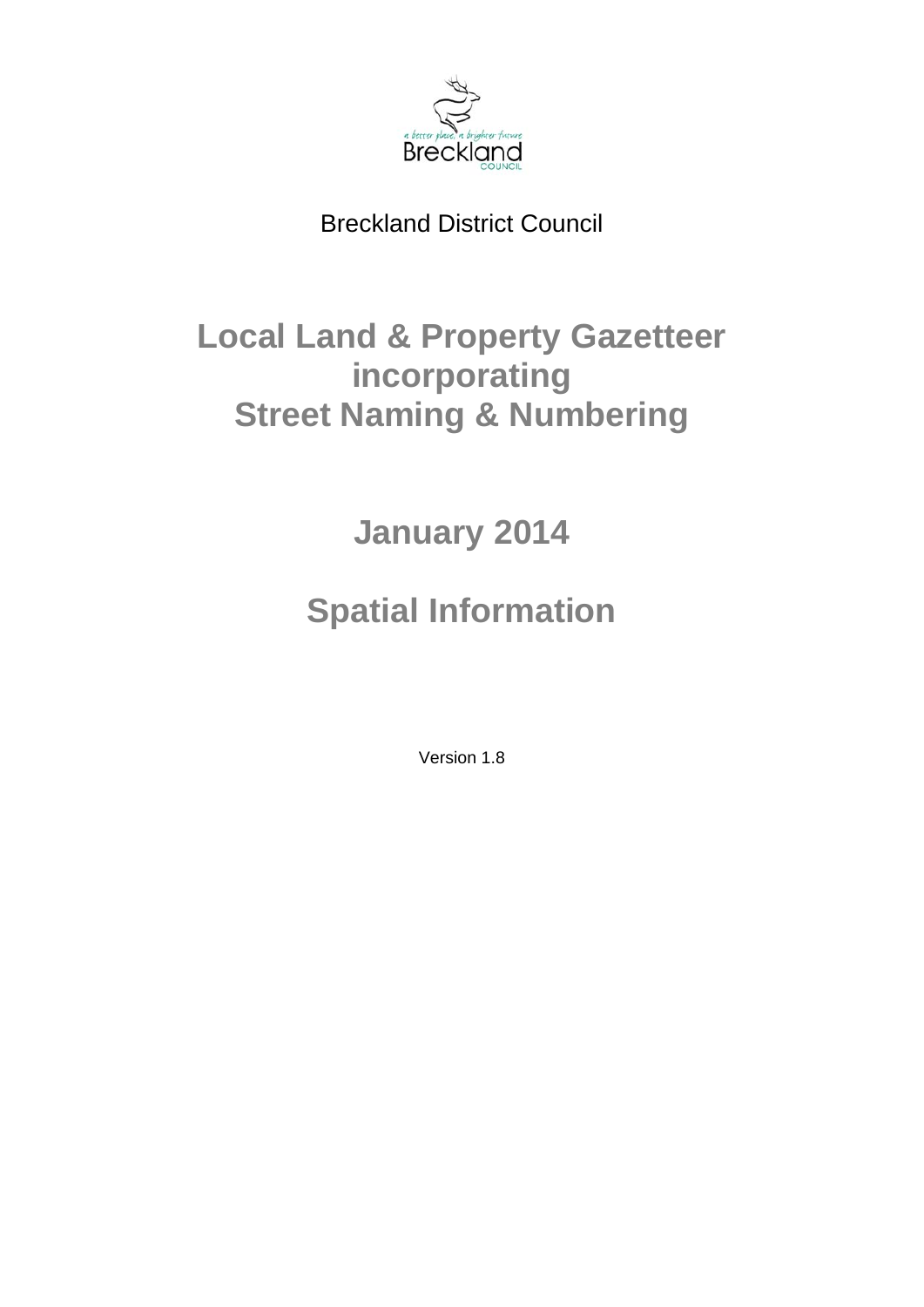# Document Control and History

| <b>Version Control</b> |               |                   |                                 |
|------------------------|---------------|-------------------|---------------------------------|
| <b>Issue No.</b>       | <b>Author</b> | <b>Issue Date</b> | <b>Reasons for Issue</b>        |
| 0.1                    | J Elliott     | 19 Apr 2008       | <b>First Draft</b>              |
| 0.2                    | J Elliott     | 07 Aug 2008       | Second Draft - Snn Officer      |
| 1.0                    | J Elliott     | 18 Aug 2008       | <b>Final Copy</b>               |
| 1.1                    | J Ellijott    | 19 Dec 2008       | Alterations from OSC            |
|                        |               |                   | Adopted - Full Council Feb 2009 |
| 1.2                    | J Elliott     | 08 Aug 2013       | Aligned with South Holland DC   |
| 1.3                    | P Adams       | 23-10-2013        | Minor changes and agreed        |
|                        |               |                   | proposals from Snn officer      |
| 1.4                    | P Adams       | 24-10-2013        | Minor changes and alterations   |
| 1.5                    | J Elliott     | 10-12-2013        | Changes to suit GP committee    |
|                        |               |                   | recommendations                 |
| 1.6                    | P Adams       | 19-12-2013        | Changes to suit GP committee    |
|                        |               |                   | recommendations                 |
| 1.7                    | P Adams       | 08-01-2014        | Changes to suit GP committee    |
|                        |               |                   | recommendations                 |
| 1.8                    | J Elliott     | 08-04-2014        | Minor changes to clarify points |
|                        |               |                   |                                 |

| Approval of draft and final approval process |                                                                                         |             |  |
|----------------------------------------------|-----------------------------------------------------------------------------------------|-------------|--|
| <b>Issue No.</b>                             | <b>Approval Process</b>                                                                 | <b>Date</b> |  |
| 1.4                                          | <b>Consultation with Portfolio holder and Assistant</b><br>Director of Commissioning    | 24-10-2013  |  |
| 1.8                                          | Minor changes made to confirm clarification of<br>similar house names within a locality | 10-04-2014  |  |
|                                              |                                                                                         |             |  |

| <sup>1</sup> Revision Schedule |  |                  |                 |
|--------------------------------|--|------------------|-----------------|
| <b>Issue No.</b>   Cycle       |  | <b>Job Title</b> | <b>Next Due</b> |
|                                |  |                  |                 |
|                                |  |                  |                 |
|                                |  |                  |                 |

| <sup>2</sup> Added to Policy Register |                                             |                                   |
|---------------------------------------|---------------------------------------------|-----------------------------------|
| Yes/No                                | <b>Policy Officer Signature</b><br>and Date | <b>Authors Signature and Date</b> |
|                                       |                                             |                                   |
|                                       |                                             |                                   |
|                                       |                                             |                                   |

<span id="page-1-0"></span><sup>&</sup>lt;sup>1</sup> This section should be completed if policy needs to be revised before next approval process, e.g.

LJCC wish to have some words amended  $\frac{2}{3}$  Onge this section bes all been gigand this

<span id="page-1-1"></span>Page 2 of 16 Once this section has all been signed this then needs to be pdf and forwarded onto the Policy Officer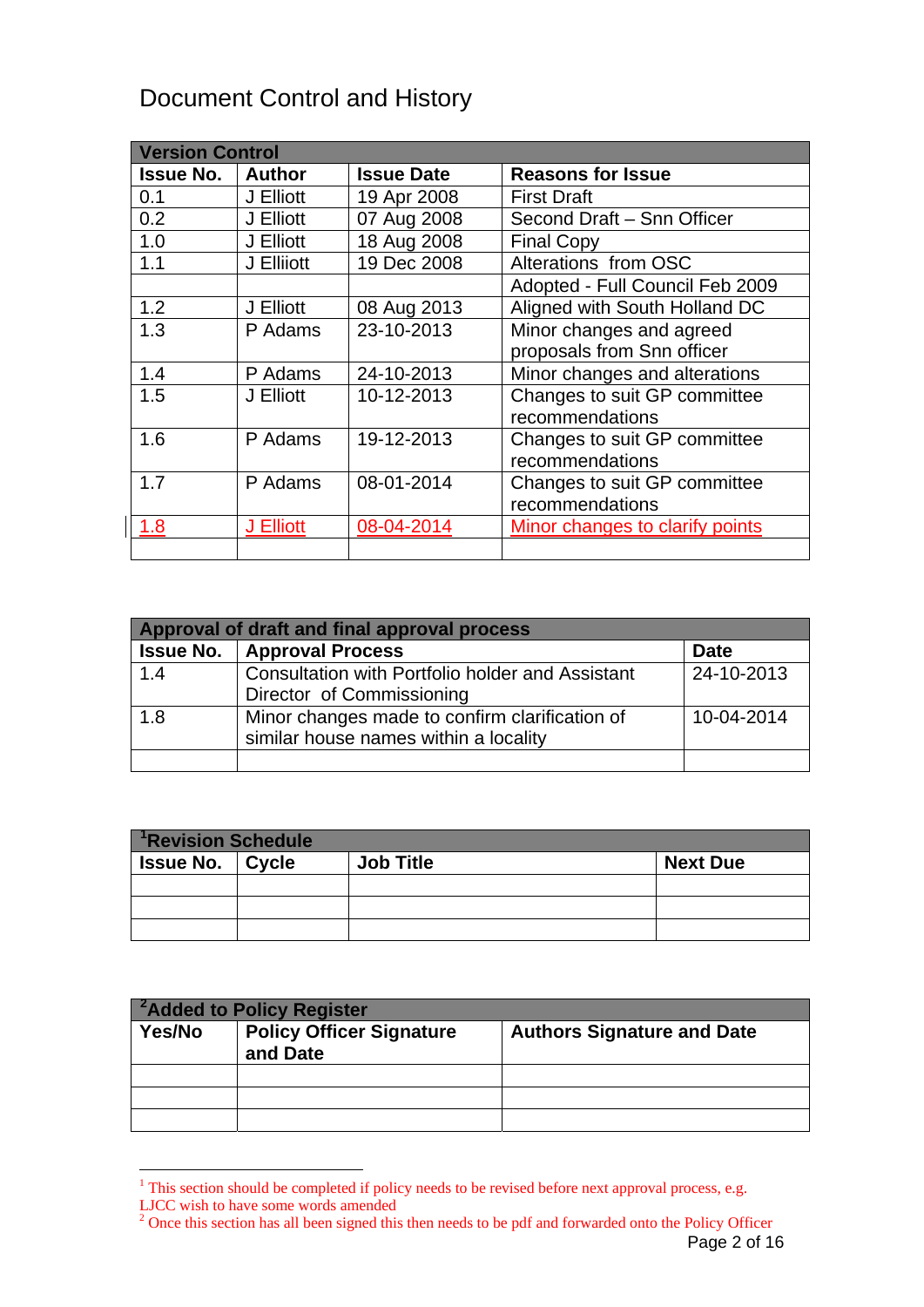| <sup>3</sup> Removed from Policy Register |                                             |                           |
|-------------------------------------------|---------------------------------------------|---------------------------|
| <b>Yes</b>                                | <b>Policy Officer Signature</b><br>and Date | <b>Signature and Date</b> |
|                                           |                                             |                           |
|                                           |                                             |                           |
|                                           |                                             |                           |

## [4](#page-2-1) **CONTENTS**

| <b>Management Control and Organisation 16</b> |  |
|-----------------------------------------------|--|
|                                               |  |
|                                               |  |
|                                               |  |

<span id="page-2-0"></span> $3$  Date of when policy has been removed from Policy Register – a good practice guide will be put in place whereby when a Policy is no longer deemed acceptable or required it will be presented at the

<span id="page-2-1"></span>original board just for reference.<br><sup>4</sup> The contents are field updated so that when the document is complete you simply right click on the table above click on Update Field and click on numbers only.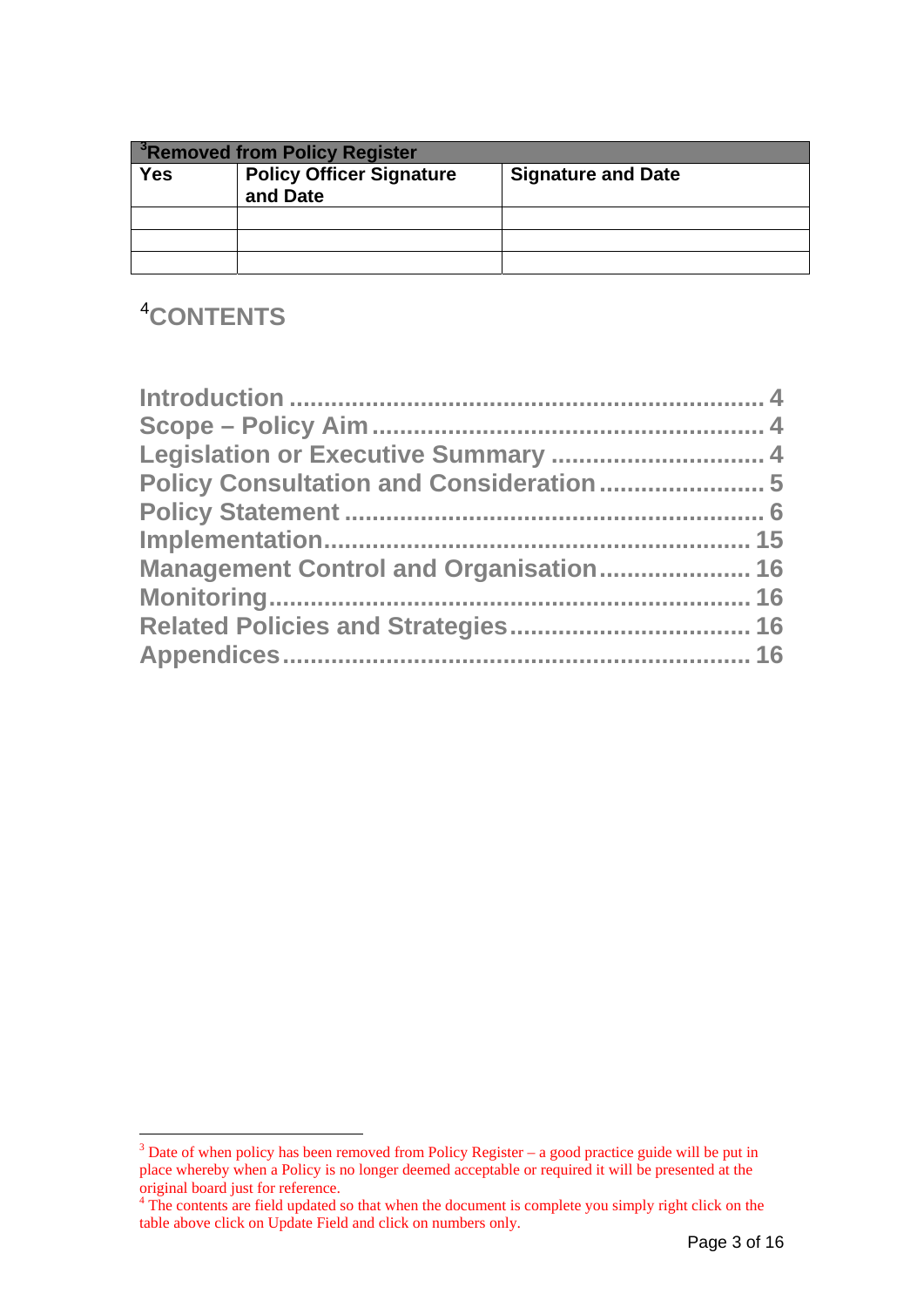### <span id="page-3-0"></span>**Introduction**

The term "Parish Council", used throughout this document, refers to either a Parish or a Town Council within the Breckland District boundary. The term "street", used throughout this document, refers to a street, road, lane, close or any other type roadway used by vehicles and also refers to any path/walkway used by pedestrians/cyclists. The term "town", used throughout this document, refers to a Town, Village or Locality (defined hamlet). The term "vicinity", used within this document, refers to a distance of 500 meters for the parish's of Attleborough, Dereham, Swaffham, Thetford and Watton and a distance of 1000 meters for any other parish.

There are a number of national and local drivers that make it necessary for the Council to define and implement a Policy for address management:

Breckland Council has a Legal duty under the Data Co-operation Agreement (DCA) to have, maintain, continually improve and actively promote the use of its Local Land and Property Gazetteer (LLPG) which must be THE definitive master address list of all land and property within the Authority area.

The Town Improvement Clauses Act 1847 (Sections 64 & 65) and Public Health Act 1925 (Sections 17 to 19 inclusive) place a statutory duty on the Council to supply and maintain correct addressing for every property within the Authority area. This includes re-naming and re-numbering of properties and streets.

The provision of correct address information, via the LLPG, is of critical importance to the Emergency Services and is essential to numerous other organisations, local/central government services and the convenience/safety of the general public.

The LLPG is a key building block in the Authority's' Customer Service Improvement Programme and is a prerequisite for a number of other Government initiatives.

### <span id="page-3-1"></span>**Scope – Policy Aim**

The aim of this policy is to provide a workable framework for Breckland District Council to operate its Local Land & Property Gazetteer incorporating the street naming and numbering function, effectively and efficiently according to set procedures and performance standards, for the benefit of the residents of and visitors to Breckland.

### <span id="page-3-2"></span>**Legislation or Executive Summary**

The Council has a duty to ensure that all roads in the Breckland District are named and all properties numbered or named. The responsibility for dealing with applications for street naming and numbering, or re-naming, or renumbering will be administered by the Spatial Information team who will ensure that this information is relayed to appropriate organisations. To ensure that the service is operated effectively and efficiently it is necessary to set out procedures and performance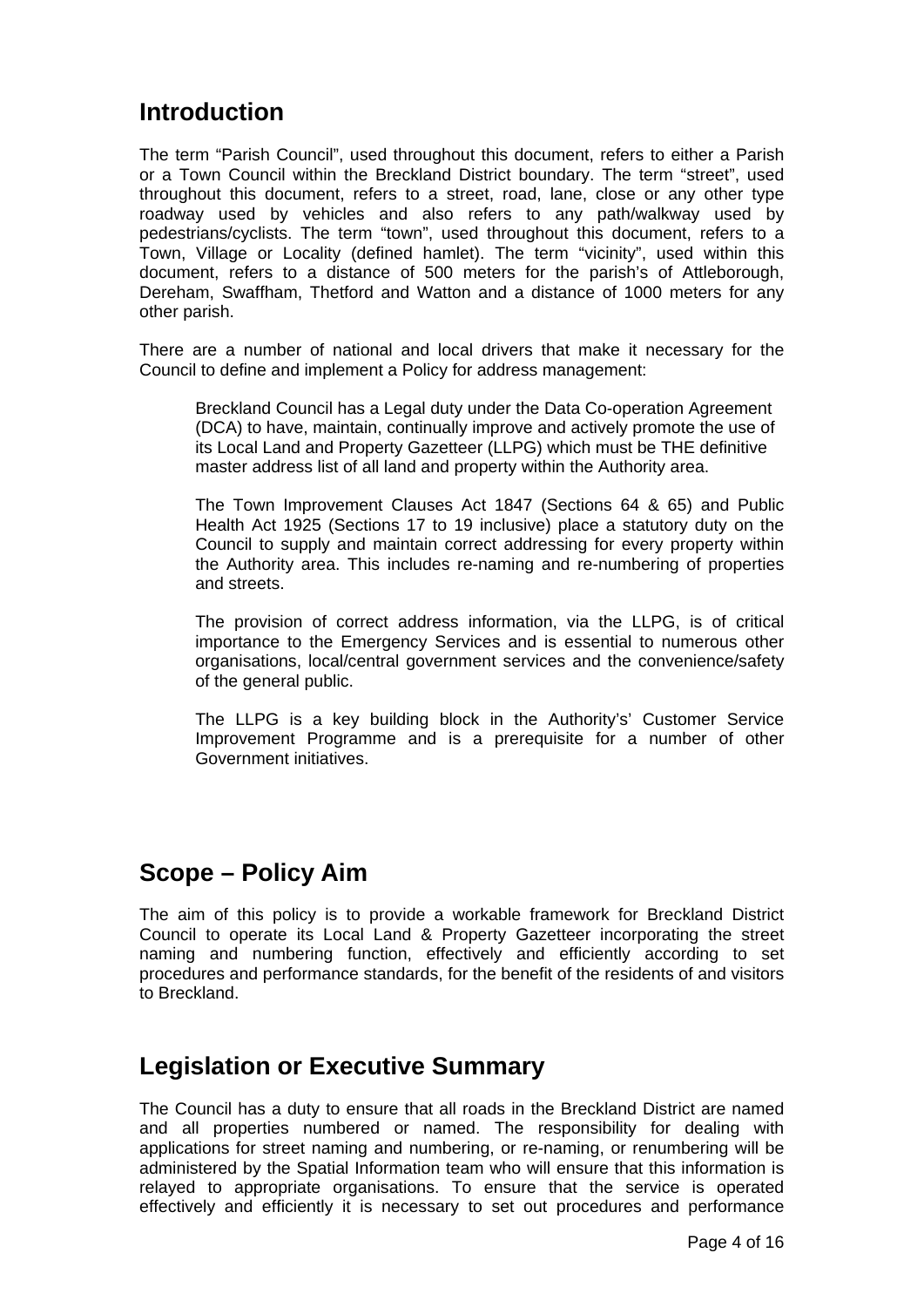standards. The District Council requires street name plates to be clearly legible and to conform to the Council's agreed specification. Clearly legible street name plates are essential for the emergency and postal services as well as for the convenience and safety of the general public. It should be remembered that street name plates need to be legible by night as well as by day.

# <span id="page-4-0"></span>**[5](#page-4-1) Policy Consultation and Consideration**

 No Consultation has been undertaken however the policy has been updated to take into account the latest national requirements and to align with various procedures as stated in the SNN Policy for South Holland.

<span id="page-4-1"></span> $\overline{a}$ 5 Consultation – Unison Consideration – Equalities, Carbon Management, Health & Safety Legal and Financial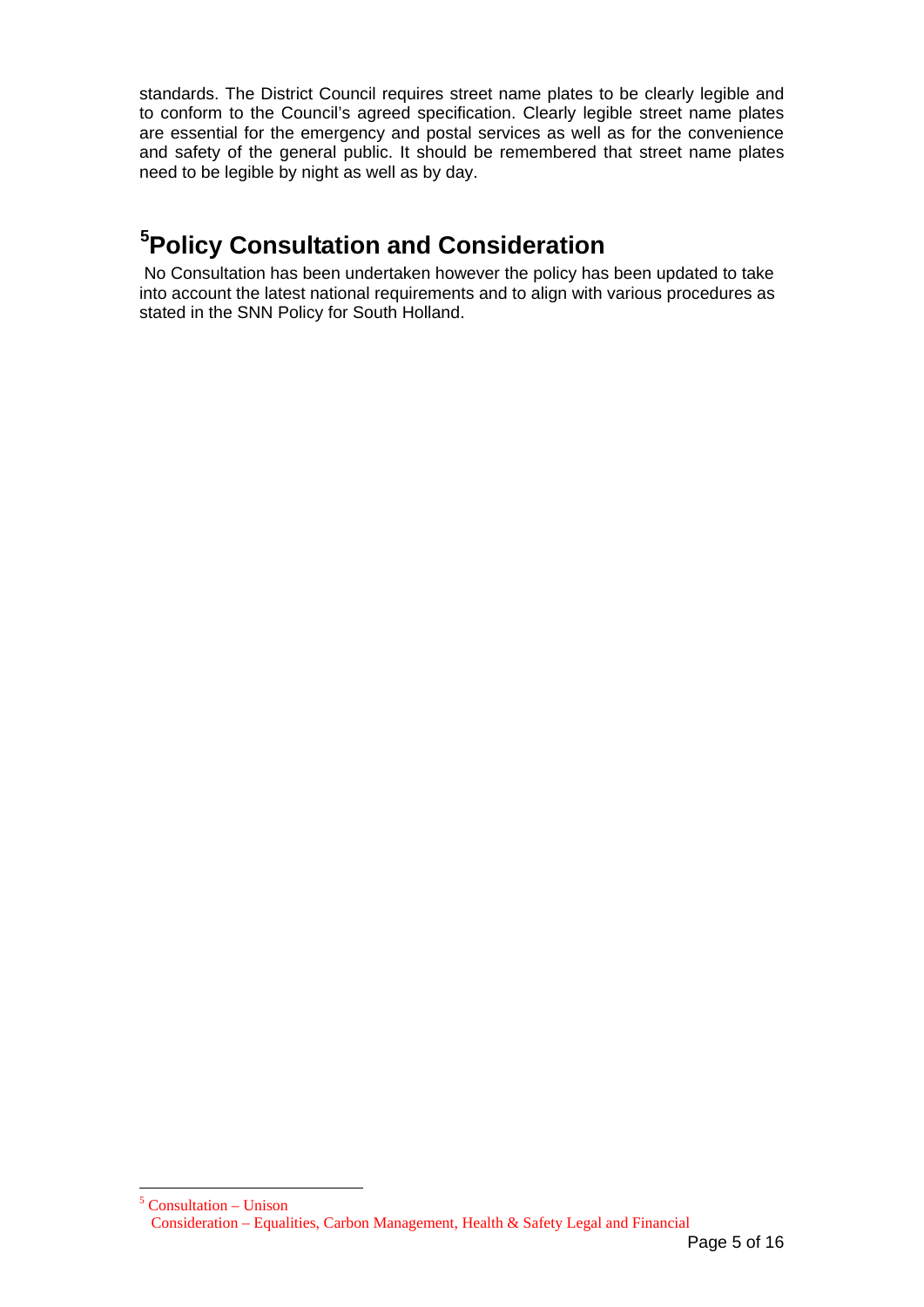# <span id="page-5-0"></span>**[6](#page-5-1) Policy Statement**

- 1. General Statements
	- 1.1. For the purpose of its functions in relation to street naming and numbering, this Council in accordance with section 180 and schedule 14 of the Local Government Act 1972 resolves to adopt the provisions of the following two Acts:
		- 1.1.1. The "Public Health Act 1925 sections 17 to 19 inclusive" generally deals with street naming & re-naming and the display of street names. Breckland will therefore adopt this act for this purpose.
		- 1.1.2. The "Towns Improvement Clauses Act 1847 sections 64 & 65" generally deals with house numbering/ re-numbering and the display of that property number. Breckland will therefore adopt this act for this purpose.
	- 1.2. Breckland Council has a legally binding duty to provide and continually improve it's LLPG (the official Council master address list) and it has a statutory duty to provide a Street Naming & Numbering (SNN) service. These two duties ensure that within the Breckland District boundary all streets are named and property/land is named/numbered and this includes renumbering/re-naming as appropriate.
	- 1.3. The LLPG feeds into a national address system, the National Land & Property Gazetteer (NLPG) which informs the Emergency Services, other national organisations and numerous government services as well as countless internet address systems. It is of prime importance for the Authority and essential to the public to insure that the data held within the LLPG together with the LLPG/SNN services are maintained to the required high standards and continually improved wherever possible.
	- 1.4. The LLPG will be updated, maintained, managed and improved by the Spatial Information (SI) team within Breckland Council, in accordance with the latest version of the rules/guidance documents as issued by the NLPG.
	- 1.5. The LLPG will contain Breckland's Authority Street Gazetteer (ASG). The LLPG will form the basis for Breckland's Street Naming & Numbering (SNN) service as it contains all the relevant ASG and address information.
	- 1.6. Breckland Council will ensure that the software/hardware is sufficient to deliver the LLPG & SNN service effectively and to comply with the latest requirements of the service and the NLPG.
	- 1.7. The LLPG will contain all property (commercial & residential) addresses which are located within the Breckland District Boundary and, as required under the DCA, it will be expanded to include all "Objects Without Postal Addresses" (OWPAs) and any necessary Land Parcels. OWAPs would be named woods, statues, play areas, park benches and any other areas/objects/properties that do not have postal addresses but that either the Council or the Emergency Services would need to know about or have an interest in.
	- 1.8. As required under the DCA, the LLPG will also contain Address Change Information (ACI). This includes: house name additions/changes,

 $\overline{a}$ 

<span id="page-5-1"></span><sup>6</sup> Please use 'numbering' for all bullet point sections.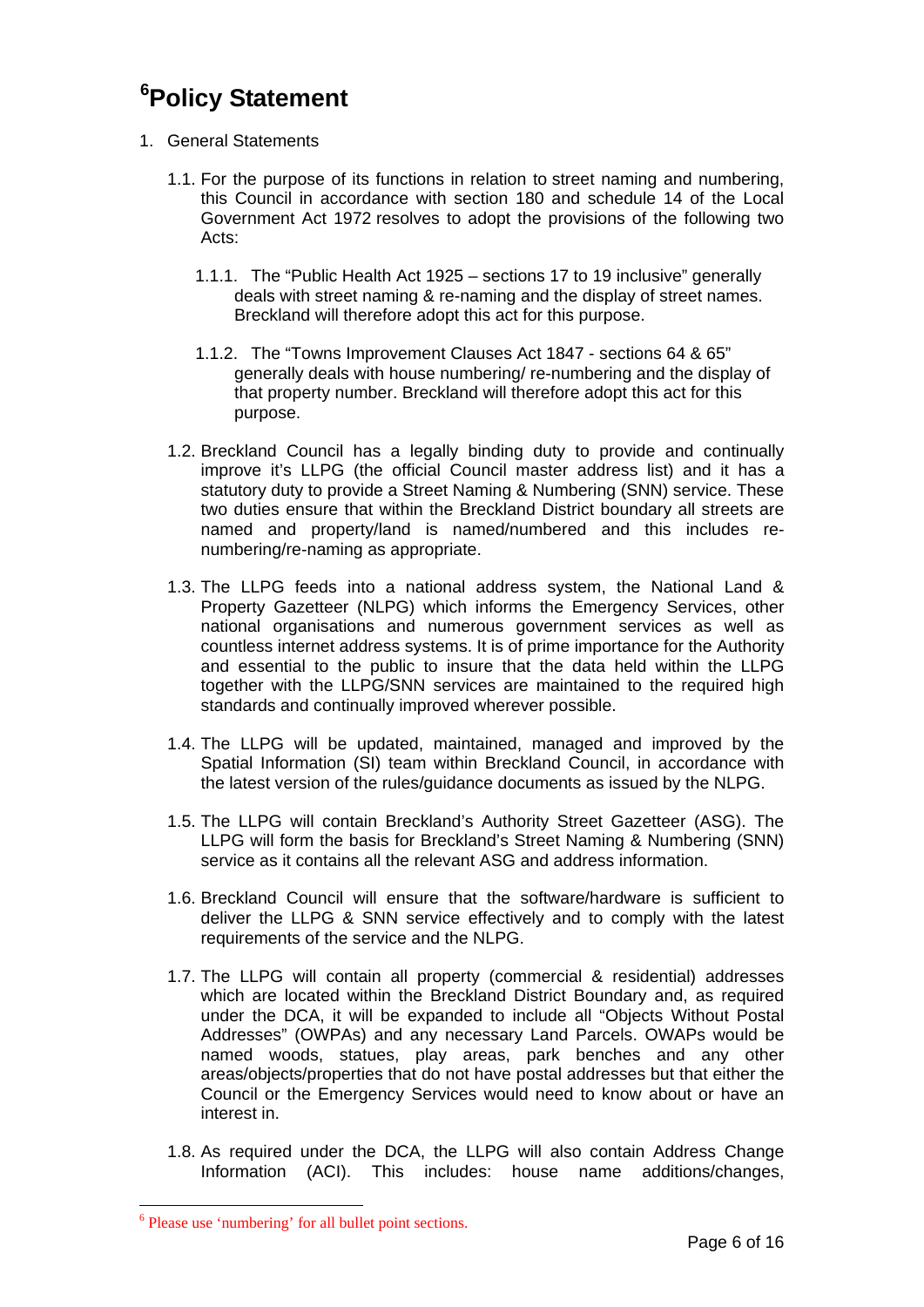demolitions, splits and merges, organisation name changes and all new development as well as historical information. New developments will be recorded throughout their lifecycle, starting with potential sites at Planning Application decision stage, going on to plots at commencement on site, on to official addresses and finally historicising/demolition.

- 1.9. The LLPG is the source of information for the National address list (known as the NLPG). The NLPG is Central Government's definitive address list and is used by the Emergency Services, Valuation Office, Electoral Registration, Royal Mail, Public utilities, Land Registry and can now be used by other third party organisations, delivery & satellite navigation companies, insurance services and internet address systems. Therefore the Council will ensure that all Address Change Information, locally gathered within the LLPG, is sent on to the NLPG at intervals as defined under the DCA.
- 1.10. The procedures will be regularly reviewed in order to provide a fast, proactive, efficient service that meets NLPG/DCA and public requirements.
- 1.11. Breckland Council will adopt the LLPG as THE definitive master address list of all land and property within the Authority District boundary.
- 1.12. The LLPG will be the only source of address creation or modification for all addresses that lie within the Breckland District boundary. No other Council system will be allowed to create or modify any such official address until it has first been validated against the LLPG or validated by a member of the Spatial Information team.
- 1.13. Breckland Council will actively promote the use of its LLPG and actively seek to connect all appropriate Council systems to the LLPG. Where this is not possible the relevant system should primarily use the LLPG address as given.
- 1.14. Breckland Council must have a nominated "LLPG Custodian" to manage the LLPG and a nominated "Street Naming & Numbering Officer" (SNN Officer). The manager of the Spatial Information Team will be the LLPG Custodian and he/she will nominate an appropriate officer to be the named SNN Officer.
- 1.15. The LLPG feeds into a Nationally used system and therefore the LLPG must be maintained in accordance with the requirements as set out in the DCA which incorporates British Standards and Best Practice guidelines. The LLPG and SNN service must comply with the Councils "LLPG\_SNN\_Procedures" document.
- 1.16. Breckland Council, where requested by the owner/resident, will make a nominal charge in order to recover administration costs for the "re-naming of an existing property" or "to add a name to an existing property that has already been officially numbered" or "to remove a name and have only a property number" or "add a number to a named property".
- 1.17. Breckland Council will make a nominal charge in order to recover additional administration costs where developers make revisions to property layouts/numbers after they have been officially named & numbered.
- Page 7 of 16 1.18. Breckland Council is the Legal Street Naming Authority and as such it determines the house name/number, the Street name, the Locality and the Parish. Royal Mail have the legal duty to add the Postal Town and Post Code to our addresses and further more they must not and should not change the address from that which the Council has agreed. The LLPG is the definitive district address list and therefore the Council is best placed to allocate street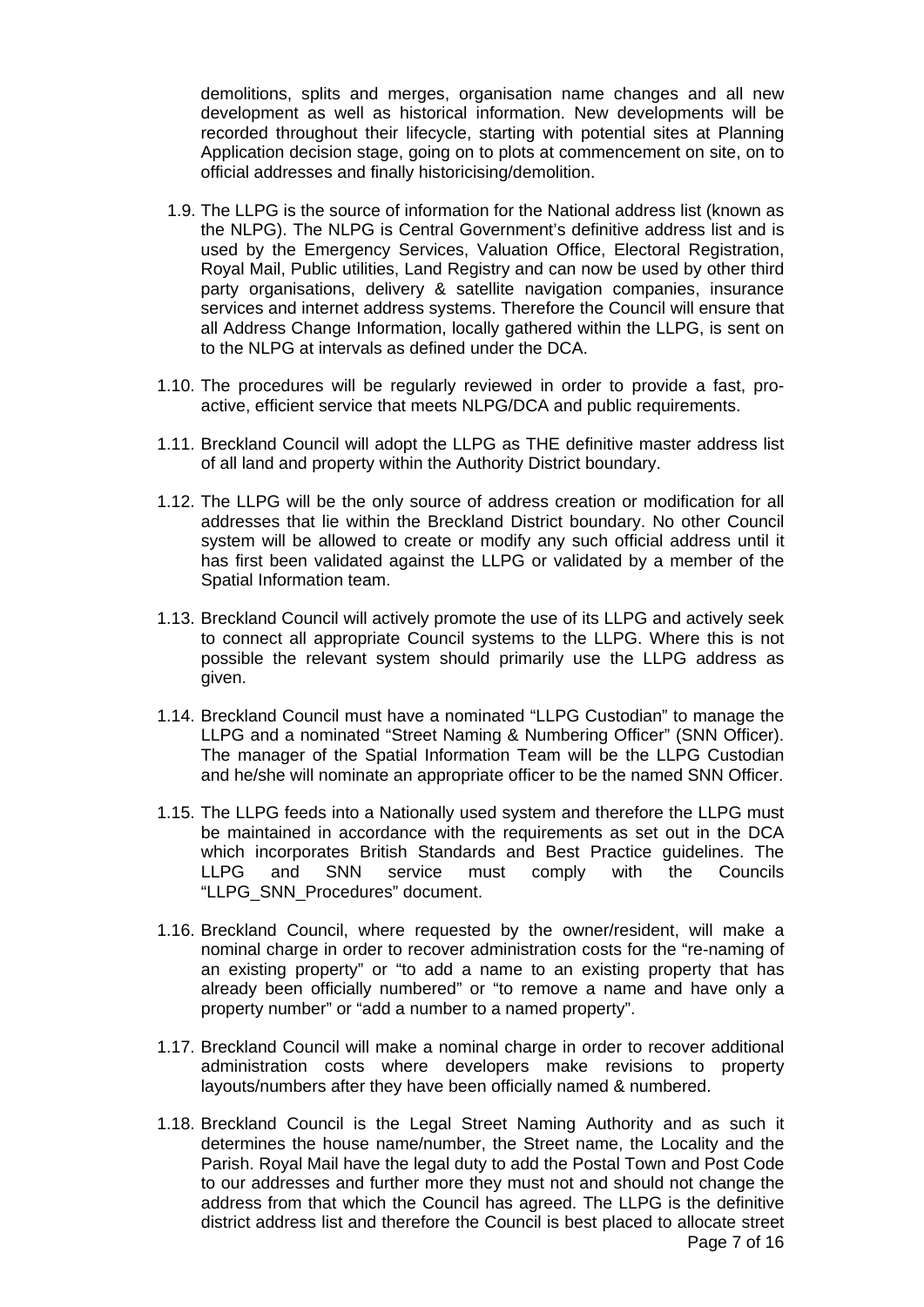names to avoid possible conflict. It has been nationally agreed between the NLPG and Royal Mail that all address information will now go through the Royal Mail Central Addressing Unit for them to disseminate out to their Local Sorting Offices etc. For these reasons, consultation on suitability of street names with Royal Mail will only occur when required by the Spatial Information Team to resolve a specific issue.

- 1.19. Breckland Council does not give any compensation to any property owners/businesses affected by any change in their official address.
- 1.20. The resident/owner or developer can appeal against a decision of the Council by going through the Council's complaints procedure.
- 2. Guidance / Procedures

#### **Street Name Choice**

- 2.1. The suffix part of the proposed street name (ie; close, way, road, drive, walk etc) will not form part of the consultation with Developer and/or Parish Council. The suffix will be determined by the Spatial Information Team.
- 2.2. It is recommended that Parish Councils should adopt the fast track method of street naming by agreeing with the Spatial Information (SI) team an "Approved Street Name List". These preferred lists allow the SI team to agree in advance a list of acceptable preferred street names that the parish council are happy with. The preferred list will contain no more than 50% of person names. The preferred lists would be updated and added to, as and when necessary by the parish councils in consultation with the SI team and historical links could still be made to specific sites at the point when Breckland Council consult on planning applications. The preferred list would then be given to developers as a method of fast tracking the street name process into just a few days. However it should be noted that the developer has the right not to use this list, as long as the suggested name/s are in accordance with the policy.
- 2.3. Although permitted, Breckland Council would recommend that when suggesting names for streets, the use of the name of a local prominent person is to be avoided. It is felt that a better and more fitting tribute to the local person would be to have a plaque placed in an appropriate position that can give some details about that person and their good deeds, rather than a street name plate that just gives a name and says nothing more about the person or what they did. If the developer/parish insists on using a local person name then it will be the responsibility of the developer/parish to seek approval from the majority of living relatives and local residents to avoid causing any ill feeling about using the local name and that information will be passed to the Spatial Information team for verification. Furthermore only the first name or surname will be used and not both for the following reasons;
	- 2.3.1. It avoids the possible occurrence of future information coming to light that may then taint that specific road name based on an individual and give rise to costly street rename procedures for both residents and Council alike.
	- 2.3.2. This negates the need for Breckland Council to obtain official written permission from the majority of living relatives based on initial evidence from the developer or parish.
- Page 8 of 16 2.4. The inclusion of "s" on the ends of street names will not be allowed unless it forms part of the persons/family official name (ie; Eccles, Kearns, Morris,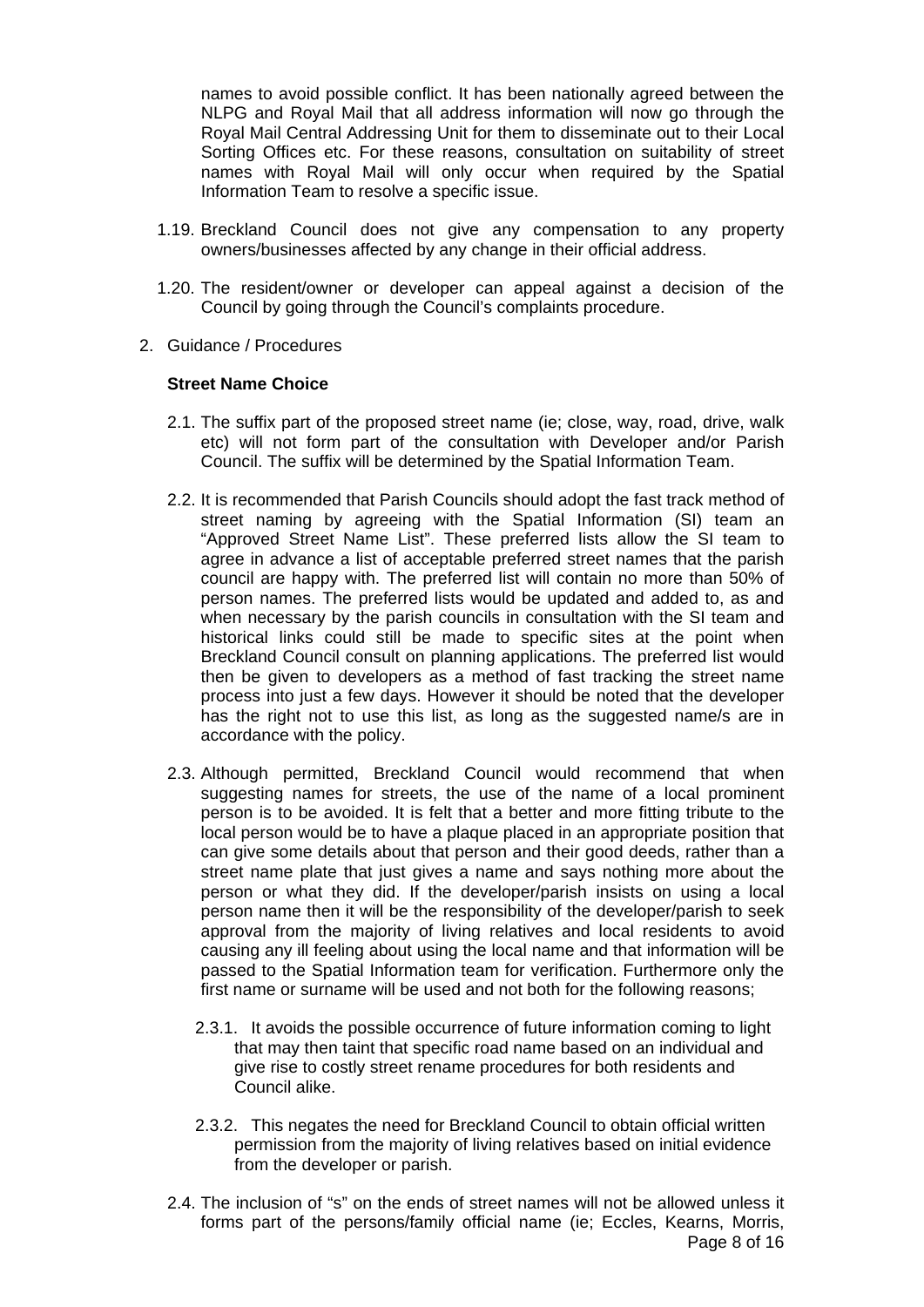Nicholls etc). Street names that could be construed as either a possessive or plural will not be allowed.

- 2.5. Any new street name suggestion will be subject to validation checks by the Spatial Information Team. The LLPG feeds into a National system and is therefore governed by rules/guidance on allowable street names. The suggested street name will be invalid and rejected if it; is offensive, has a hidden meaning, could be misconstrued, would give rise to spelling or pronunciation difficulties, contains punctuation. Furthermore the suggested street name must not duplicate or sound/look similar to an existing street within the same postal town or within the vicinity of that street.
- 2.6. Any new street name must not duplicate or be similar to any name of any property either on the street or within the vicinity of that street.
- 2.7. Any new street name that could encourage defacing of nameplates will be avoided.

#### **Naming New Streets**

- 2.8. The submission for any new street name will come from the developer and must be in either written or email format. A verbal submission of the street name will not be accepted. If the developer declines to submit a name then the Parish will be asked to submit and the developer cannot then object to the chosen name. Should the Parish also decline to submit, the Spatial Information Team will submit the name that will be considered and approved by the relevant Portfolio holder for the service and neither the developer nor the Parish can object. Submission from either the developer or Parish will need to be submitted by the given date specified by the Spatial team.
- 2.9. It is advised that as soon as building works commence on site, the developers or owners contact the Spatial Information Team to determine the number of streets required and if the relevant parish has a preferred street name list. The preferred list enables the street name process to be fasttracked and completed in a matter of days. However this doesn't preclude the developer from submitting their own alternatives.
- 2.10. If a preferred list exists then the developer should be made aware of the list to enable them to consider these as their options. If the names selected are from the list, then the application will be approved within a couple of days and confirmed out to all parties. However the developer has the right to submit suggested street names, not on the list, direct to Breckland Council but this will be subject to validation checks and the "Council Proforma" process.
- 2.11. If the parish does not have a list, then it is suggested that the developer should seek local parish opinion on possible street names for the number of streets as defined by the Spatial Information Team. A minimum of three names per street in preference order is required just in case any names duplicate existing names within the postal town. If agreement is reached on a name with the local parish, the suggested name then needs to be submitted by the developer to Breckland for validation checks. If however the developer and the parish cannot agree a name then the developer has the right to submit their own choice of names, direct to Breckland Council for validation checks and the "Council Proforma" process.
- 2.12. If the suggested name/s fail to pass the validation checks then the developer and/or Parish will be informed and they will have to restart the process of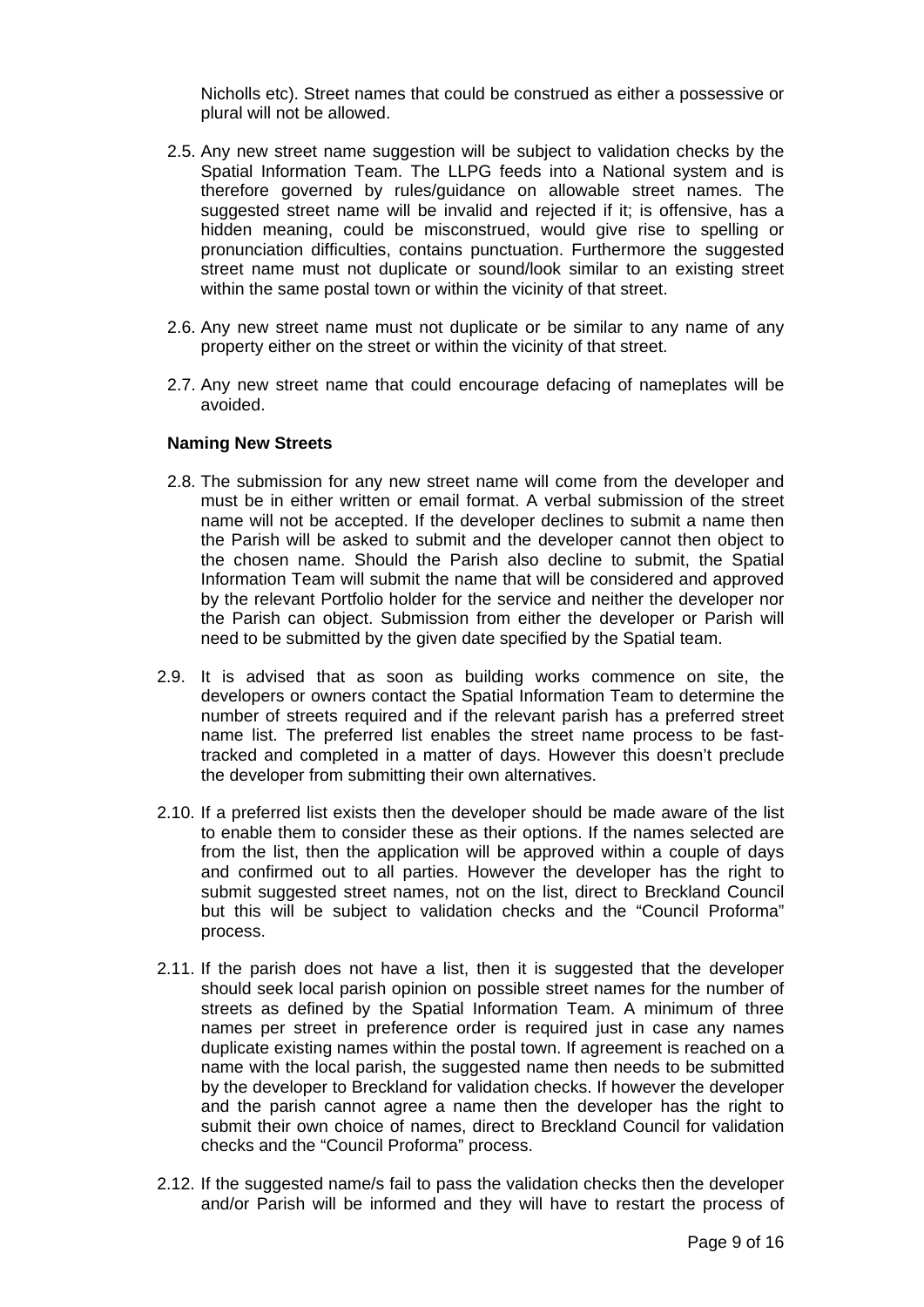name choice and re-submit new street names to Breckland Council. If the suggested street name/s passes the validity checks then the approved name/s would be confirmed out to all parties.

2.13. Council Proforma Process – Where appropriate Breckland Council will send the consultation proforma to the relevant parish for their official comments. At the same time a copy of the proforma will be sent to the appropriate ward member/s for their information. The Parish has 10 working days in which to return the completed proforma to the Spatial Information team, failure to do so would result in the suggested name being approved by default. The Parish/Town Council can only object to the suggested name if it is invalid (see Street Name Choice above) however any comments on the returned proforma would be noted and passed back to the developer for reconsideration. Should the developer wish to then revert to the Parish suggestion this name would be approved following a confirmation email from the developer. However if the developer wished to proceed with their original suggestion then this original suggestion would be approved.

#### **Property Numbers & Names**

- 2.14. Breckland Council has a duty to maintain and update the official address list for all property and land within its district and this includes the property name where one exists or is agreed. A proposed property name will be invalid and rejected if it; is offensive, has a hidden meaning, could be misconstrued, would give rise to spelling or pronunciation difficulties and it must not duplicate or be similar to an existing property name on a same/similar street name that is within the same postal town and/or must not be within the vicinity of a same/similar property name. If a property name is invalid or rejected Breckland Council will not enter it onto the official address list. If the property does not have a number and the property name is invalid/rejected then a suitable temporary holding name/address will be created and used by Breckland Council until a valid property name is agreed.
- 2.15. Mandatory numbering will be applied to all new properties and applied to existing properties during any renumbering. On occasion there may be exemptions to this process however these will be at the discretion of the Council.
- 2.16. Any new name for a property that will no longer be part of the original holding/ownership can be similar to that of the original (ie; barn conversion sold at Heff Farm could not be Heff Barn but Heff Lodge would be allowed)
- 2.17. Breckland Council will not exclude the number 13 in any new development or in any subsequent re-numbering of an existing street.
- 2.18. All new streets will be numbered so that odd property numbers are on the left and even numbers on the right, running from the start of the street to the end. The streets should start nearest to the town centre and radiate outwards. Side roads should be numbered in ascending order from the main road. In the case of Cul-de-sacs it might be more appropriate to number the properties sequentially, in a clockwise direction.
- 2.19. Any property with an existing number shall not be allowed to remove that number from their address unless this is in conflict with a similar address and is causing the occupants problems with postal deliveries or could cause problems for the Emergency Services in locating the property.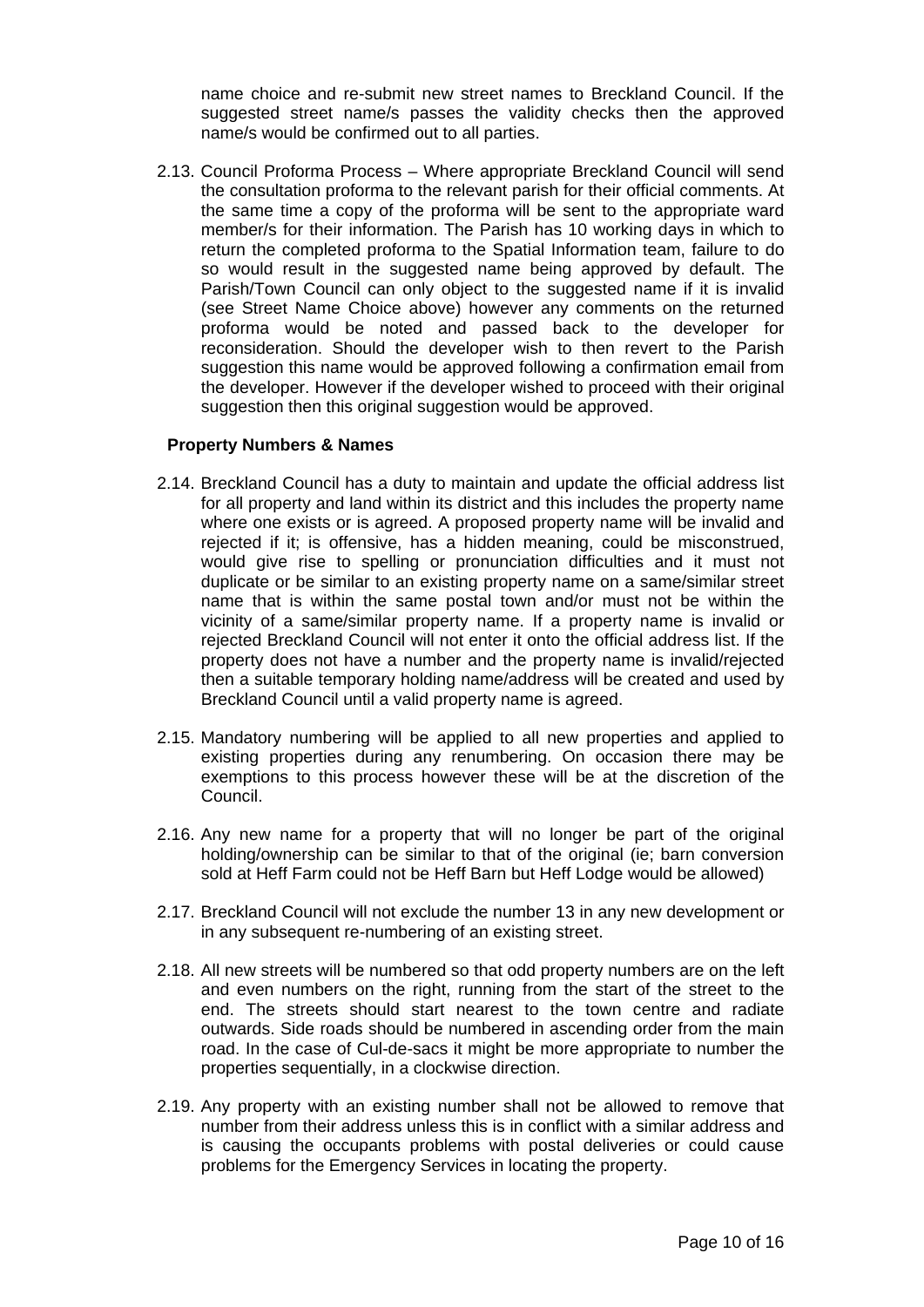- 2.20. Any new property name will not repeat the name of any street on which they sit or the name of any street within the vicinity.
- 2.21. All houses, offices, business establishments and other premises should display their property number or if there is no number they should display their property name, so as to be in a position which is clearly visible from the road. Ideally there should be a good colour contrast between the numerals/letters and the background to make it easy to read from the road, with numerals/letters at least 62mm in size.
- 2.22. On occasion action may be required to ensure that property numbers and names are correctly displayed. Initially, an informal approach will be attempted to resolve the issue. If however this fails to achieve a satisfactory solution, the authority may undertake necessary work to provide and install property numbers/names and the associated costs would be recovered from the property owners.

#### **Naming & Re-naming Existing Streets**

- 2.23. Due to the upset caused to the property owners the council will only undertake this measure; if the existing name is now offensive/inappropriate, if there is a duplicate/similar name which now causes problems, if it is a historical problem, if there is no present official name for the street or if the Emergency Services request it. In all cases the request must be written either in letter or email form, it must include a reason for the request and must be backed up by some evidence.
- 2.24. If the initial request came via the Emergency Services and there are properties on the street that pay Council Tax or Non-Domestic Rates then the Council will canvass opinion of all those affected properties of its intention to rename the street giving the reason why. Following consultation a report with recommendation will be submitted to the Service Manager for consultation with the appropriate Portfolio holder and ward member to enable a decision to be made and returned within 5 working days from submission. If the Council reject the proposed change then the process will be stopped and all parties informed. If not, an official notice will be placed in the street giving details of the intention to apply the new street name with provisional date. If there are no properties on the street that pay Council Tax or Non-Domestic Rates then resident consultation and report will not need to be done but only an official notice will be placed in the street giving details of the intention to apply the new street name with provisional date.
- 2.25. If the initial request did not come via the Emergency Services and there are properties on the street that pay Council Tax or Non-Domestic Rates then the Council will canvass opinion of all those affected properties of its intention to rename the street giving the reason why. Following consultation if enough properties object (see "Objection Table") to the proposed change then the process will be stopped and all parties informed. If not a report with recommendation will be submitted to the Service Manager for consultation with the appropriate Portfolio holder and ward member to enable a decision to be made and returned within 5 working days from submission. If the decision approves the name/rename, an official notice will be placed in the street giving details of the intention to apply the new street name with provisional date. If there are no properties on the street that pay Council Tax or Non-Domestic Rates then resident consultation and report will not be done but only an official notice will be placed in the street giving details of the intention to apply the new street name with provisional date.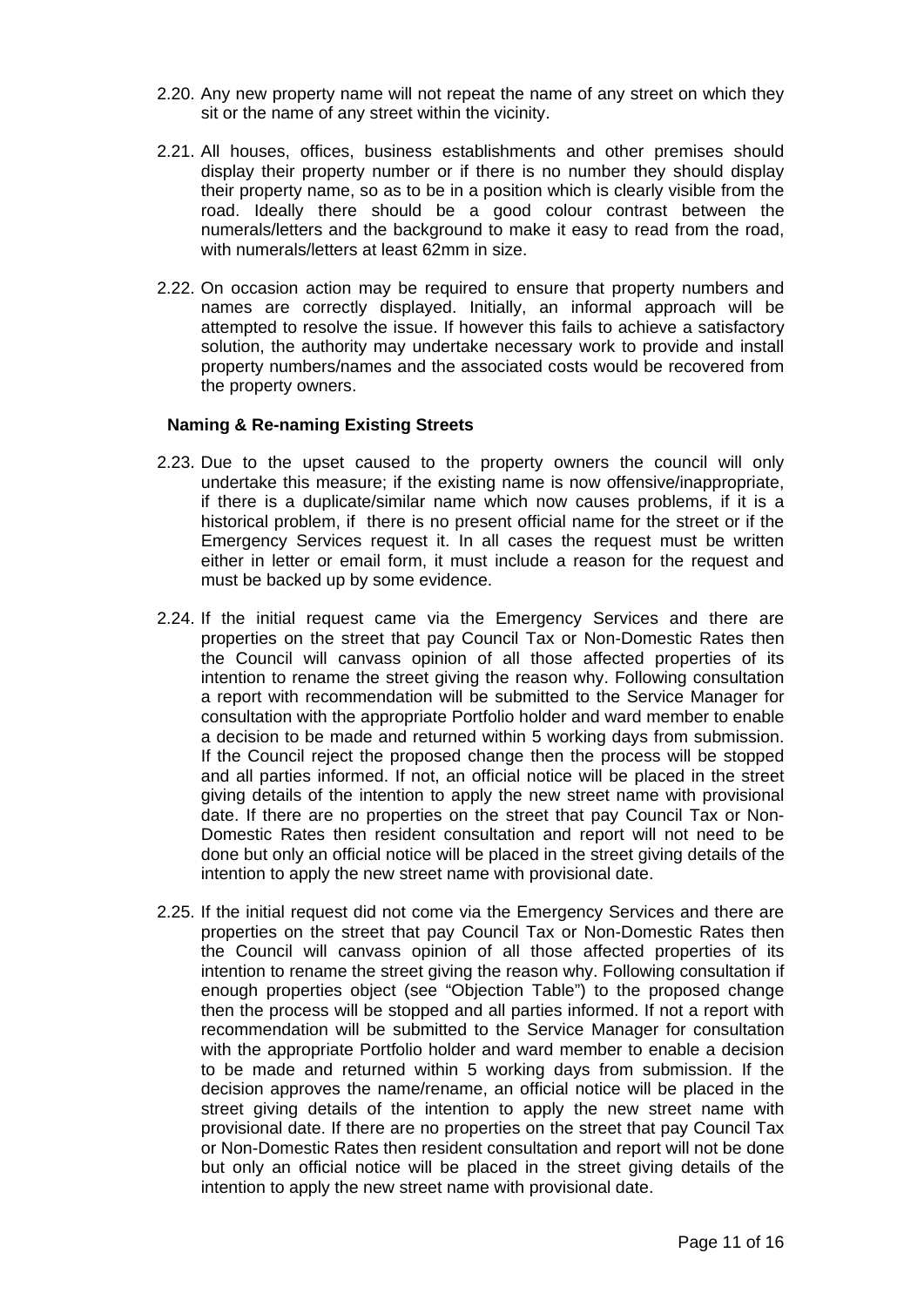2.26. From the date that the notice is placed in the street any person aggrieved by this intended notice can appeal to the petty sessional court within twenty-one days. If after the twenty-one days appeal period there has been no appeal then the spatial Information Team will complete the process to have the street name officially changed on the effective date. The effective date will be 25 working days after the provisional date given in the street notice. Breckland Council will re-inform all those properties affected, giving details of the new address and effective dates, as well as installing the new street name plates, on or as near as possible to the effective date.

#### **Re-Numbering & Re-Naming Existing Properties**

- 2.27. Under the Town Improvement Clauses Act 1847 Breckland Council can renumber properties as we deem necessary, however due to the upset caused to the property owners the council will only undertake this measure in the following circumstances providing that the request is written either in letter or email form.
	- 2.27.1. The Emergency Services request it.
	- 2.27.2. The Spatial Information team request it, providing in all cases that it is backed up by some evidence, to rectify an extreme situation of conflicting addresses, a confusing existing numbering scheme or the inclusion of numbers within a street of named properties.
	- 2.27.3. The Parish Council request it, only after the Parish Council has consulted with the affected properties and achieved a majority (see "Objection Table") of affected properties in favour of the change. Evidence from the Parish Council of the consultation and results will be required and may be validated.
- 2.28. Prior to making the revised numbering scheme for the street official, a report with recommendation will be submitted to the Service Manager for consultation with the appropriate Portfolio holder and ward member to enable a decision to be returned within 5 working days from submission If the decision is in agreement to renumber then the Spatial Information team will write to all affected properties on the street as well as the Parish/Town Council and other appropriate bodies giving the reason why together with details of the new addresses and effective dates. The effective date will be 25 working days after the provisional date given in the "Street Letter". Breckland Council will re-inform all those properties affected, giving details of the new address and effective dates, as well as installing the new street name plates, on or as near as possible to the effective date. The new property numbers should be provided by and installed on or as near as possible to the effective date by the property owners at their expense. If the decision is in objection to the renumber then the process will be stopped and all parties informed.
- 2.29. A survey by the Council may be carried out after a period of 25 working days to ascertain the level of implementation. Where necessary a communication will be sent to occupiers not complying with the numbering scheme of their legal duty to do so. If however this fails to achieve a satisfactory solution, the authority may undertake necessary work to provide and install property numbers and the associated costs would be recovered from the property owners.
- 2.30. Any property owner wishing to re-name an existing property or to add a name to an existing property that has already been officially numbered or to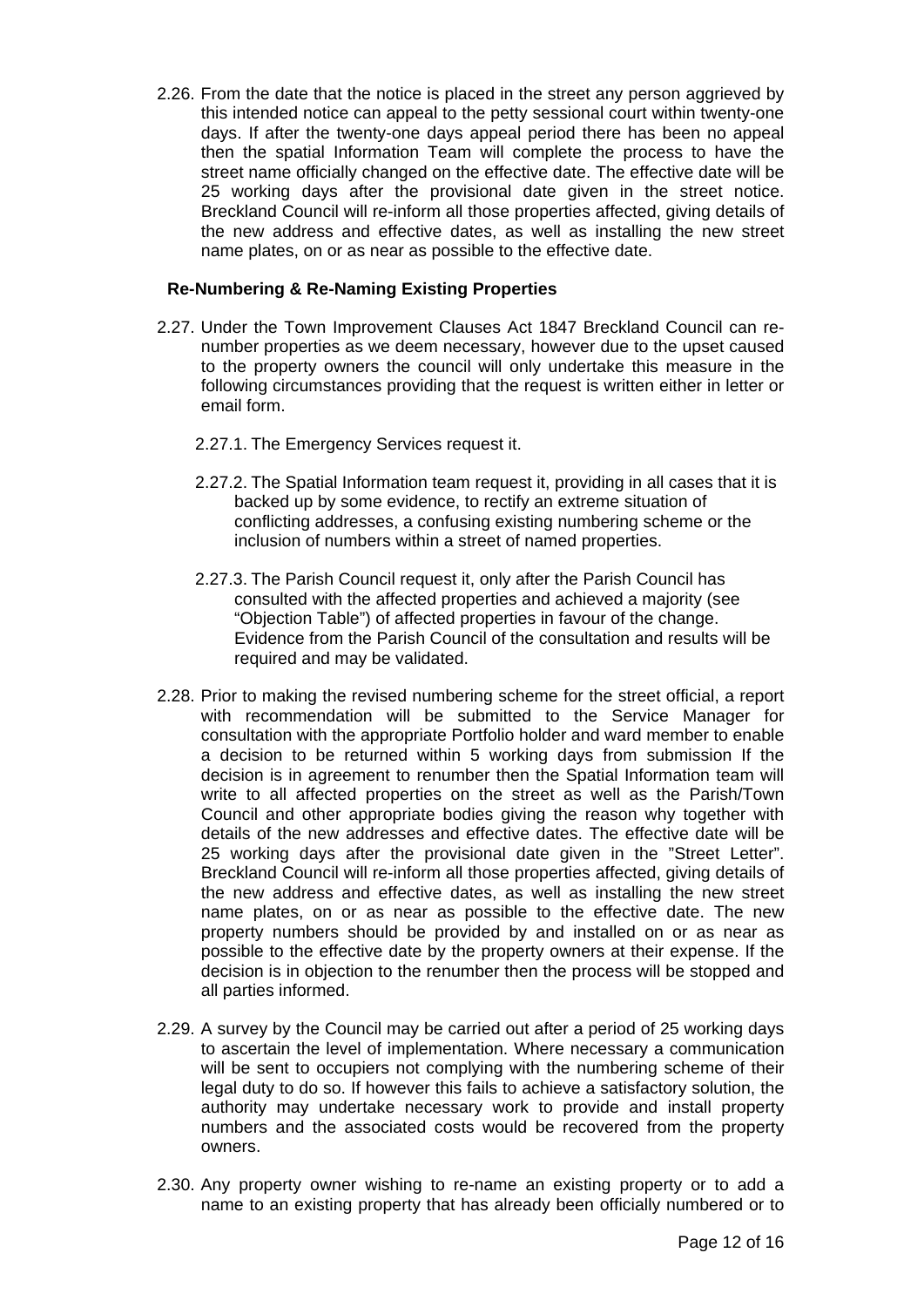remove a property name and have only a property number, or to add a property number to a named property, must use the "Change of Property Name" application form.

#### **Street Name Plates**

- 2.31. Following agreement on the street name(s) for new developments the developer/owner will be issued with guidelines for the manufacture and installation of new signs. The cost of the signs will be borne by the developer/owner. The number, position and type of sign(s) to be installed will be agreed with the Spatial Information team prior to any installation. The installation of the signs will take place when the first property in the relevant street/development is occupied. If this is not carried out within 14 days of occupation by the first resident, the Council can take any necessary steps to have this done. If it becomes necessary for the Council to supply and install any signs, the full cost including administrative charges will be recharged to the developer/owner.
- 2.32. Street name plates should normally be mounted on new posts or walls/buildings if necessary and located at the nearest point to the highway boundary or back edge of the footway. The street nameplate specification is available from the Spatial Information Team.
- 2.33. In accordance with the Public Health Act 1925 and Department of Transport circular 3/93 the Council has the right to install signs on private properties or business walls etc in the interest of public safety. There is no legal obligation to notify owners but, out of courtesy, the Council will consult with the interested parties where ever possible before fixing any signs to private property.
- 2.34. Where possible, name plates should be fixed so that they will be illuminated by light from street lamps, especially at important junctions, provided they remain visible to vehicles on the main carriageway and do not block the line of sight for emerging traffic.
- 2.35. All new road signage within the District leading to a dead-end will have a NO THROUGH ROUTE sign included within the sign to indicate this.
- 2.36. Breckland Council will repair, maintain and renew existing street nameplates as and when required and will supply/install any nameplates for existing named streets where they are missing.
- 2.37. Where an existing street name plate is damaged, and the person or persons responsible is known, then the cost of replacing the sign, including any administrative charges, may be recovered from them.
- 2.38. Where a request is made from a resident or Parish to reposition/reword an existing street name plate that was correctly positioned, Breckland Council may undertake the work, at the discretion of the Spatial Information team. The cost of replacing the sign, including any administrative charges, will be recovered from the requestor.

#### **Objection Table**

2.39. The table below shows the minimum number of objections required in order to stop an appropriate street rename or appropriate renumbering process.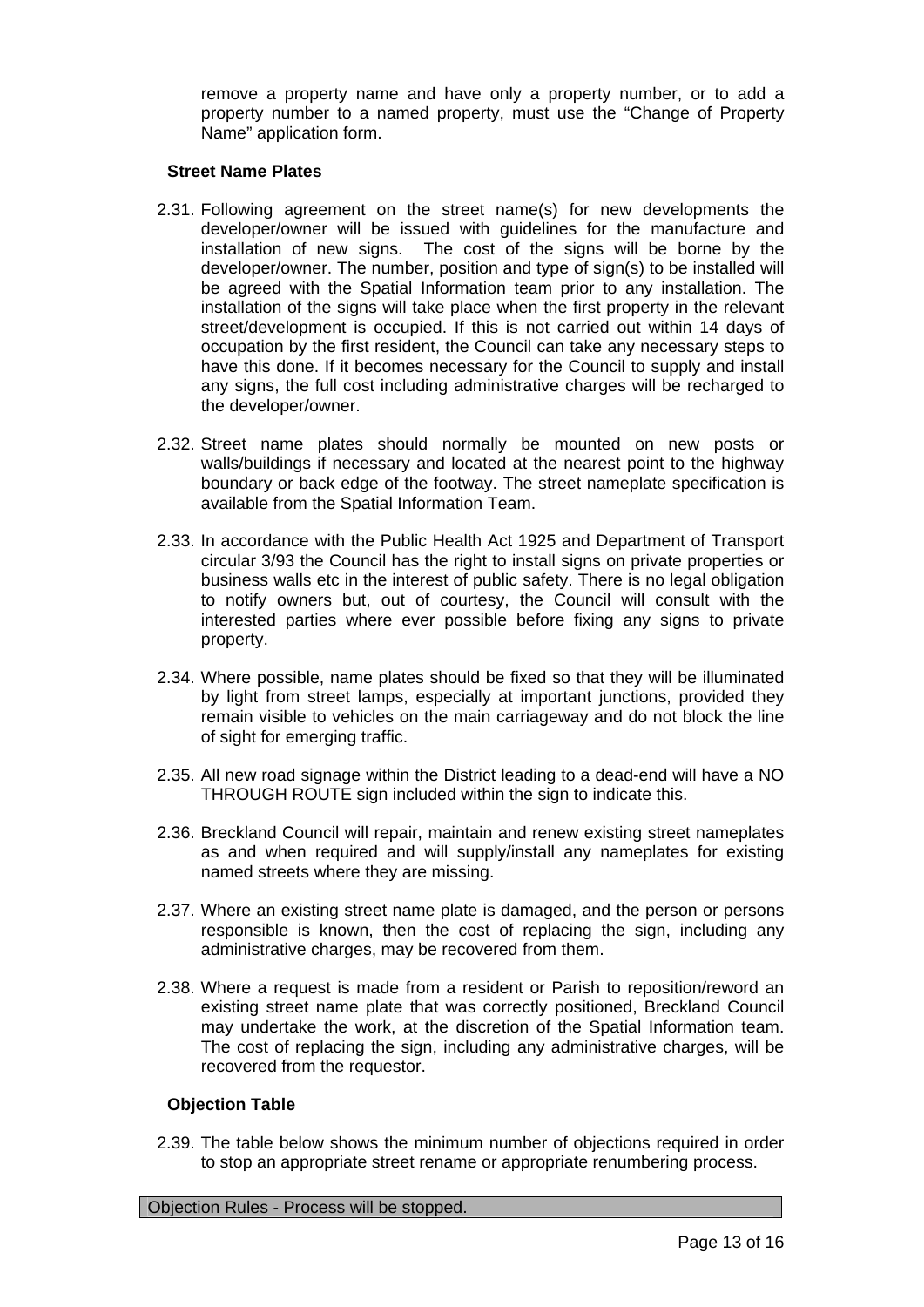| Number of Properties | Number of Objections Required to Stop Process |
|----------------------|-----------------------------------------------|
|                      | 1 property to object                          |
|                      | 1 or more properties to object                |
|                      | 2 or more properties to object                |
|                      | 2 or more properties to object                |
| 5 and over           | More than 25% of properties to object         |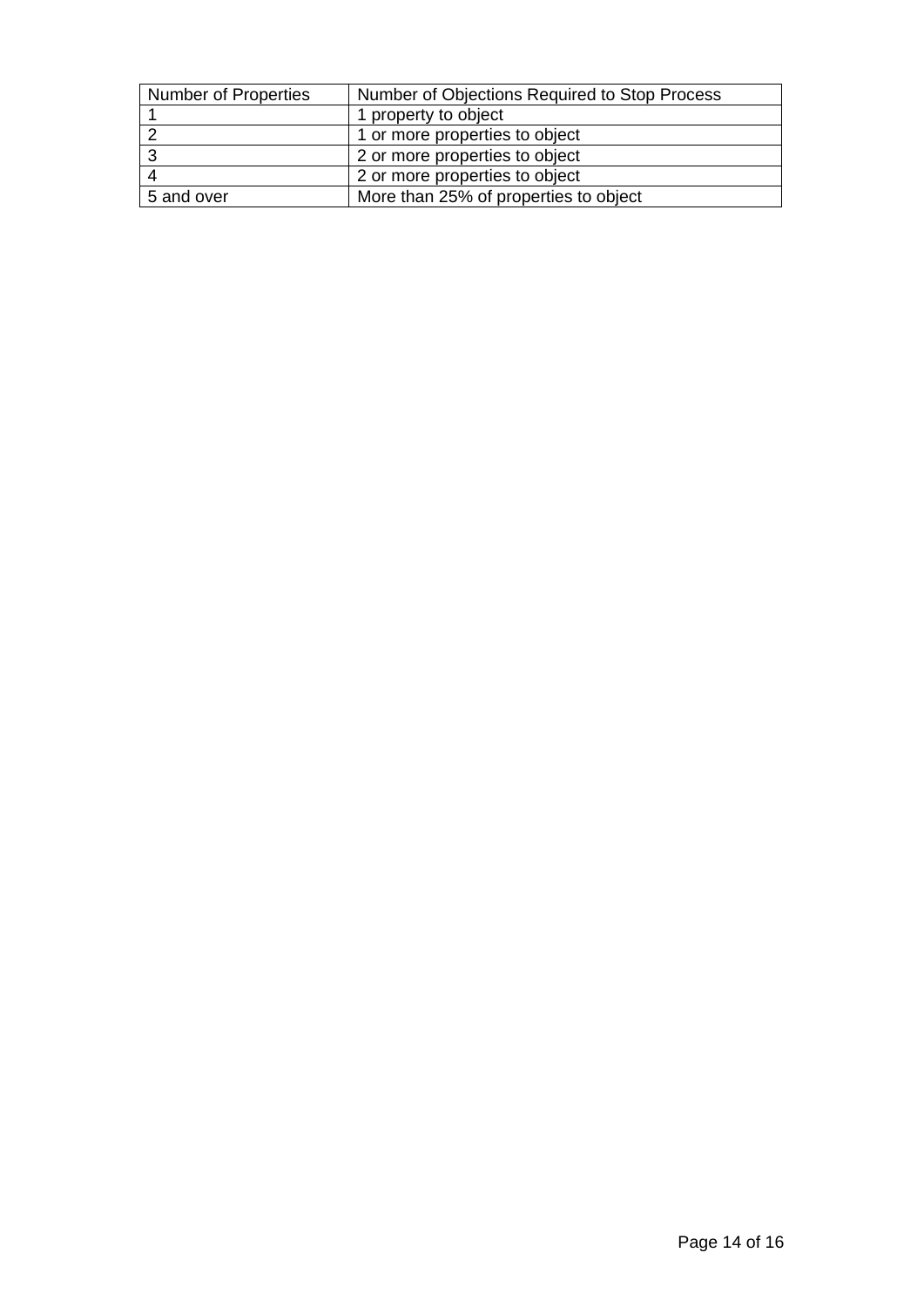### <span id="page-14-0"></span>**Implementation**

#### **Actions to Implement this Policy**

Formally adopt the two Acts, as listed below, in order to undertake the SNN service.

The "Towns Improvement Clauses Act 1847 - sections 64 & 65" generally deals with house numbering and will therefore be adopted for this purpose.

The "Public Health Act 1925 – sections 17 to 19 inclusive" generally deals with street naming & re-naming and will therefore be adopted for this purpose.

Undertake and provide the Local Land & Property Gazetteer service and Street Naming & Numbering service together with its maintenance and continual improvement, all in accordance with the requirements as set out in the DCA, which incorporates British Standards and Best Practice guidelines as well as the Council's latest LLPG & SNN Procedures.

Keep the Procedures, Rules and Best Practice Guidelines under regular review.

Breckland Council will actively promote the use of its LLPG and this will be the only source of address creation or modification for all addresses that lie within the Breckland District boundary.

Breckland Council fully supports this policy document.

#### **Systems and Data to Which this Policy Applies**

This policy applies to all systems that are used by the Council that hold address based data regarding land and property that lie within the Breckland District.

The Council is committed to moving to the use of NLPG/LLPG for all address related systems, via a Live link, in line with Government standards. During the transition period, some systems may not directly link or be able to hold their information in NLPG format. Within such systems and until such time that they are able to link, it is advisable that, wherever possible, they hold the UPRN against their data and that this data/UPRN is regularly maintained. The Spatial Information team can assist and advise on how to integrate your system with the LLPG. It is likely that a data matching exercise will need to be undertaken to associate each address with its UPRN and then periodic updates loaded in.

A 'Service Level Agreement' will be agreed with the relevant Service Area (or external organisation providing a service for the Council under contract). This Agreement will set out the property information supplied by the Spatial Information Team, the data to be notified by the User to update or correct property information and the arrangements for reconciling differences between the information held by the User's system and the LLPG.

Where an existing address system uses "out-of-area" (outside our District boundary) addresses, then they should still use the UPRN but will have to seek additional help from the Spatial Information Team who will identify the correct UPRN for those addresses.

#### **General Restrictions**

The LLPG contains specific compiled address information and ownership of this data is retained by the Council. The sale or distribution of the data by Users either to